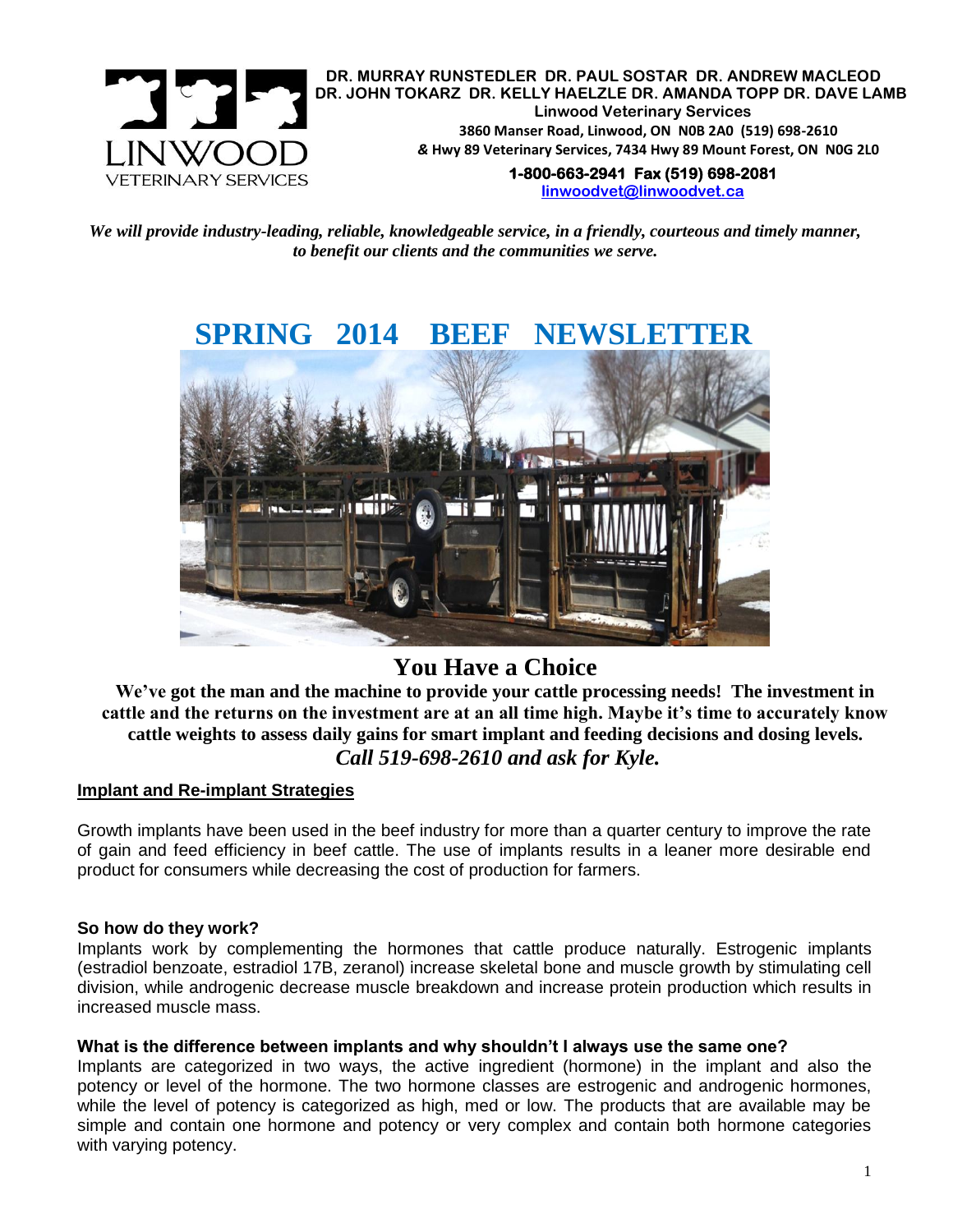# **What do I need to know before I implant my cattle?**

There are several things to consider when choosing the proper implant.

- Age/Sex
	- Implants are formulated differently for calves, steers and heifers
- Genetics/Breed
	- Frame size and genetics help determine which implant should be used. Smaller framed cattle will reach a finished endpoint faster than medium or large framed cattle which will require more days on feed. Larger framed cattle will need a longer implant payout window for optimum efficiency
- Nutritional program
	- Implants are only effective if the cattle are fed a high plane of nutrition that will allow them to meet energy demands for growth
- Expected days on feed/pasture
	- Implants are a very cost effective
	- way to increase growth and maximize feed efficiency, however one must consider days on feed and the payout period of the implant to obtain financial gain
- Facilities / reimplant strategy
	- Payout period varies by implant and reimplanting cattle should occur within the payout window of the first implant
	- Multiple Implants if you are planning on using a multi implant program start with a low potency implant and use a higher potency implant on each subsequent implant.
	- TBA (trenbolone acetate) implants offer best economic returns in the finishing stages when the cattle are less efficient in their growth.

## **Implant Program Examples**

If you are planning to feed cattle a ration that has a lower level of energy then you require a less intensive implant program. An example of this program would be as follows for calves starting at 550 lbs and raising them to finish.

1<sup>st</sup> Implant -Compudose lasting 180 days/6 months 2<sup>nd</sup> Implant -Synovex S lasting 90 days/3 months 3rd Implant -Synovex S lasting 90 days/3 months

Another example would be stockers fed more aggressively to make larger gains, this program starts with a higher cost but has a much higher pay back if implemented correctly. Used in calves 550 lbs to finish.

1<sup>st</sup> Implant - Revalor G 90-120 days 2<sup>nd</sup> Implant - Revalor S 90-120 days 3<sup>rd</sup> Implant -Revalor 200 90-120days

## Summary

Growth implants allow the producer help to control input cost by increasing growth rates by 5-20% while increasing feed conversion by 5-10%. The return on investment of implants when used properly ranges from \$5 to \$9 for every dollar invested. Return depends on proper implanting technique as well as housing and nutrition costs.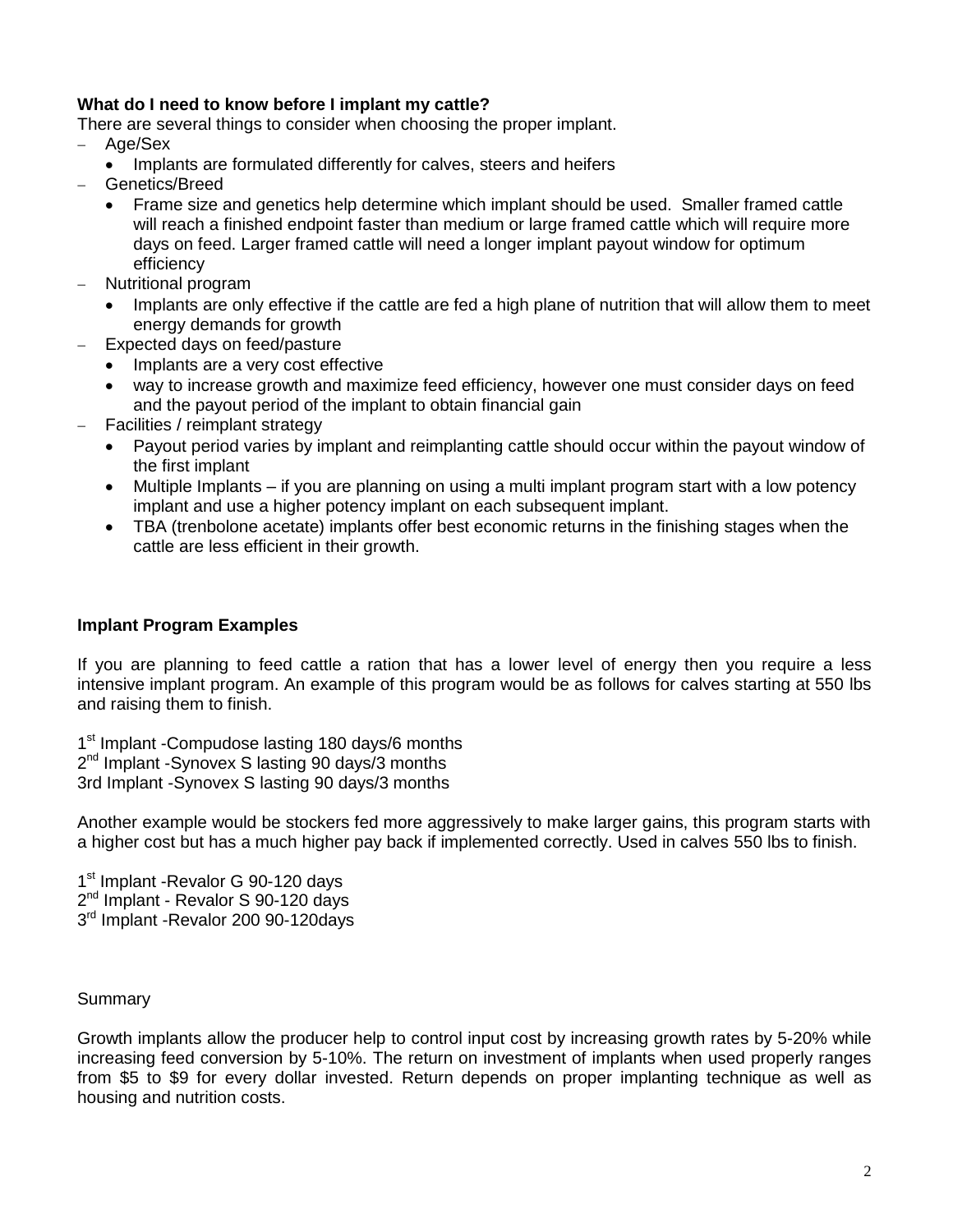If you have any questions about implant choice please feel free to call the clinic. Kyle is also available for processing and implanting, please call the clinic to book Kyle for your processing needs.

We have an excellent supply of Synovex H and Synovex S currently in stock. These products were hard to come by. For those of you who have used this product in the past, it is available now but ongoing supply is uncertain.

## **Controlling External Parasites**

Do your cattle seem to have excessive hair loss and skin irritation in the spring? External parasites like mites and lice can be problematic year round. These parasites increase in number during the fall and winter months when cattle have thicker coats of hair and are often housed more densely. Lice can feed by either biting cattle or sucking blood. They cause irritation to the skin, itching, and often make animals appear unthrifty. Mites tend to burrow into the hide and can lead to loss of hair and patches of thickened skin. If infestations are severe enough, they may also weaken an animal's immune system and make it more susceptible to contacting other diseases. Control of both these parasites is most important in the fall and spring as populations are on the increase. When treating cattle for lice and/or mange, be sure to use approved products. Ivomec and Alverin do not require retreatment unless cattle show signs of external parasites. A physical exam & scraping can be done to confirm reinfection. It is important to keep in mind that animals require a second treatment application if Delice or Vetolice were used as unhatched eggs may not be a controlled by these treatments. A repeat treatment in 3 weeks is required to prevent parasites from re-establishing infection among your cattle if these products are used. A common mistake producers make when treating for parasites is to guess the weight of the animals in order to estimate the amount of product required. This typically results in under-dosing. Accurately knowing the weight of your cattle will be economically rewarding for accurate dosing and proper drug use.

In the summer, the biggest problem with external parasites is fly control. Horn flies, face flies and stable flies can be irritating to animals and interrupt feeding. Horn flies suck blood continuously and may pierce the skin 20-30 times per day to feed. They tend to stick close to the cattle, only leaving briefly when disrupted. This is painful to animals and can cause some blood loss. Face flies appear similar to house flies and while they do not suck blood, they do tend to swarm around moist areas on the face such as the eyes, nose and lips. They can cause irritation to the surface of the eye and spread bacteria and viruses that can cause pinkeye problems in the herd. Stable flies tend to cluster around the legs and lower abdomen and also suck blood, causing substantial pain and blood loss. When designing a fly control program that best fits your herd, consider factors such as cost, convenience and grazing rotation (if applicable). Some available options for fly control include: making backrubbers available to cattle for self treatment, tagging animals with insecticide-impregnated ear tags, topical application of pour-on products and surface sprays or foggers for use in cattle barns.

# **How Much is that Stag or Pregnant Feedlot Heifer Costing You?**

As the cost of replacement cattle is on the rise, some producers are entertaining the idea of feeding heifers. One of the problems producers encounter when feeding a group of heifers is the possibility that a proportion of animals may have been bred before purchase (3-15% of yearling heifers on average). If a heifer enters the feedlot pregnant, chances are slim that a profit will be recognized by feeding her out. Why is a pregnant heifer a problem? The cattle feeder will incur economic losses due to higher death losses at calving, additional treatment costs, additional labour costs to deal with calvings and reduced carcass value. Studies have been done comparing performance and carcass characteristics of open heifers, pregnant heifers and heifers that were pregnant and aborted following injection after arriving at the feedlot. In one finishing trial, it was determined that when all factors were